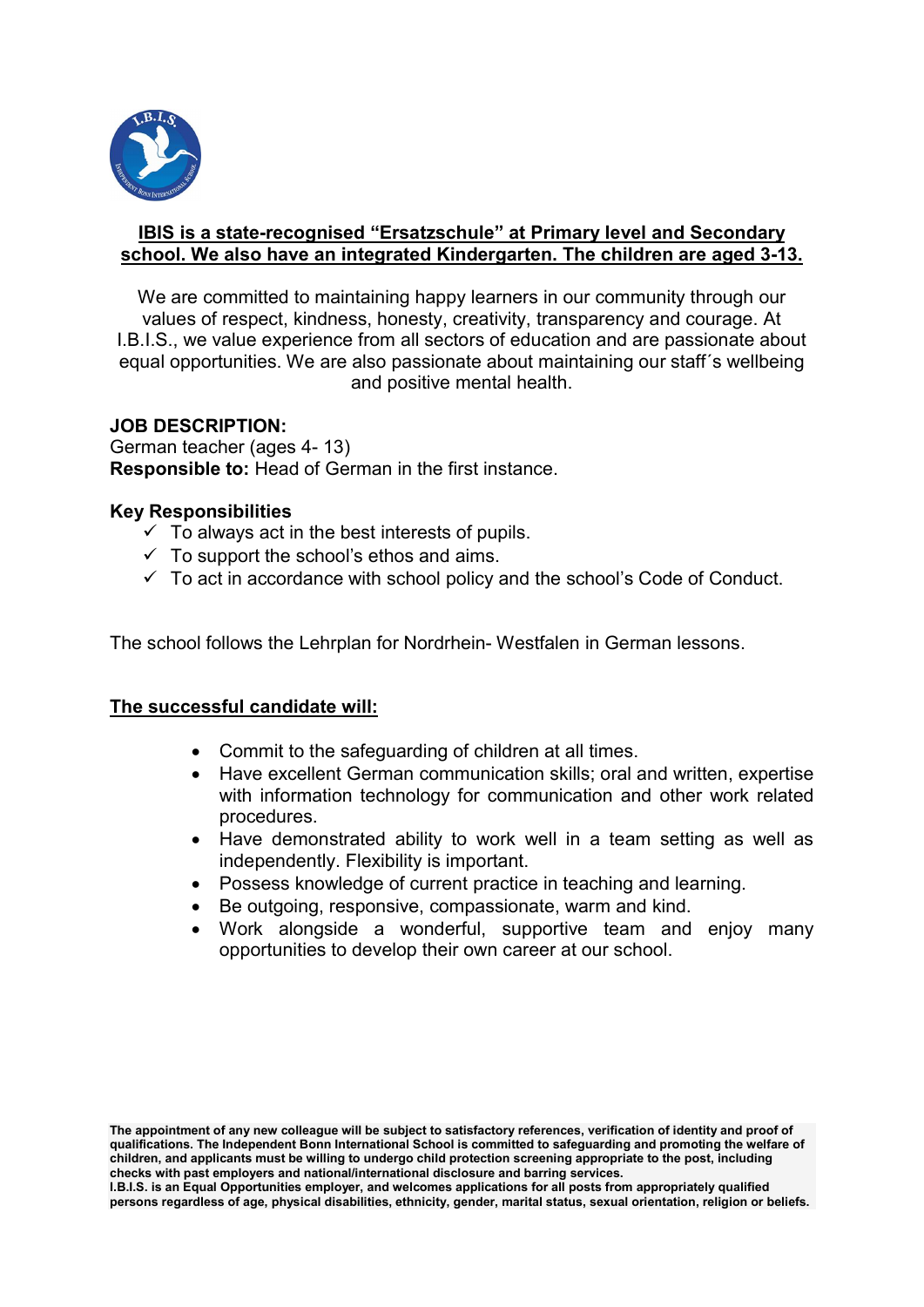# PERFORMANCE RESPONSIBILITIES

- Teach German to native or non-native speakers, depending on qualifications and previous experiences.
- Be responsible for a class of up to 22 children.
- Deal with pastoral issues in classes.
- Develop children's interests, abilities and coordination using creative activities.
- Prepare and submit appropriate planning documents and set goals for the year.
- Contribute to and attend appraisal meetings.
- Adhere to the child protection policy and all other school policies.
- Maintain a safe environment.
- Maintain pastoral care as a priority. Prepare meetings with parents/ special needs/ child protection as per the school´s schedule.
- Deal with children with learning development co-ordinating all staff concerned.
- Administer IEPs (Individual Education Plans) which are prepared by colleagues.
- Establish and maintain good working habits and discipline in classrooms.
- Maintain high expectations for all pupils' academic achievement.
- Establish and maintain standards of pupil behaviour throughout the school.
- Carry out administrative duties.
- Adhere to school timelines and working hours.
- Perform record keeping and keep up to date tracking records.
- Make classrooms attractive and conducive to learning.
- Lead occasional assemblies.
- Supervise pupils during classes and at other times in the school day, including in the playground during breaks according to school timetables.
- Attend staff meetings and other training and development sessions.
- Take part in joint decision making about educational issues.
- Assess and evaluate pupils' progress and concerns with parents and management where appropriate.
- Assist and organise sporting activities, plays and excursions where appropriate.
- Prepare for and attend parent/teacher interviews and other functions if necessary.
- Keep up to date with new developments in education.
- Perform an extra- curricular activity.
- If appropriate plan and take part in outings and visits.
- Assist where possible in performances and productions.

The appointment of any new colleague will be subject to satisfactory references, verification of identity and proof of qualifications. The Independent Bonn International School is committed to safeguarding and promoting the welfare of children, and applicants must be willing to undergo child protection screening appropriate to the post, including checks with past employers and national/international disclosure and barring services.

I.B.I.S. is an Equal Opportunities employer, and welcomes applications for all posts from appropriately qualified persons regardless of age, physical disabilities, ethnicity, gender, marital status, sexual orientation, religion or beliefs.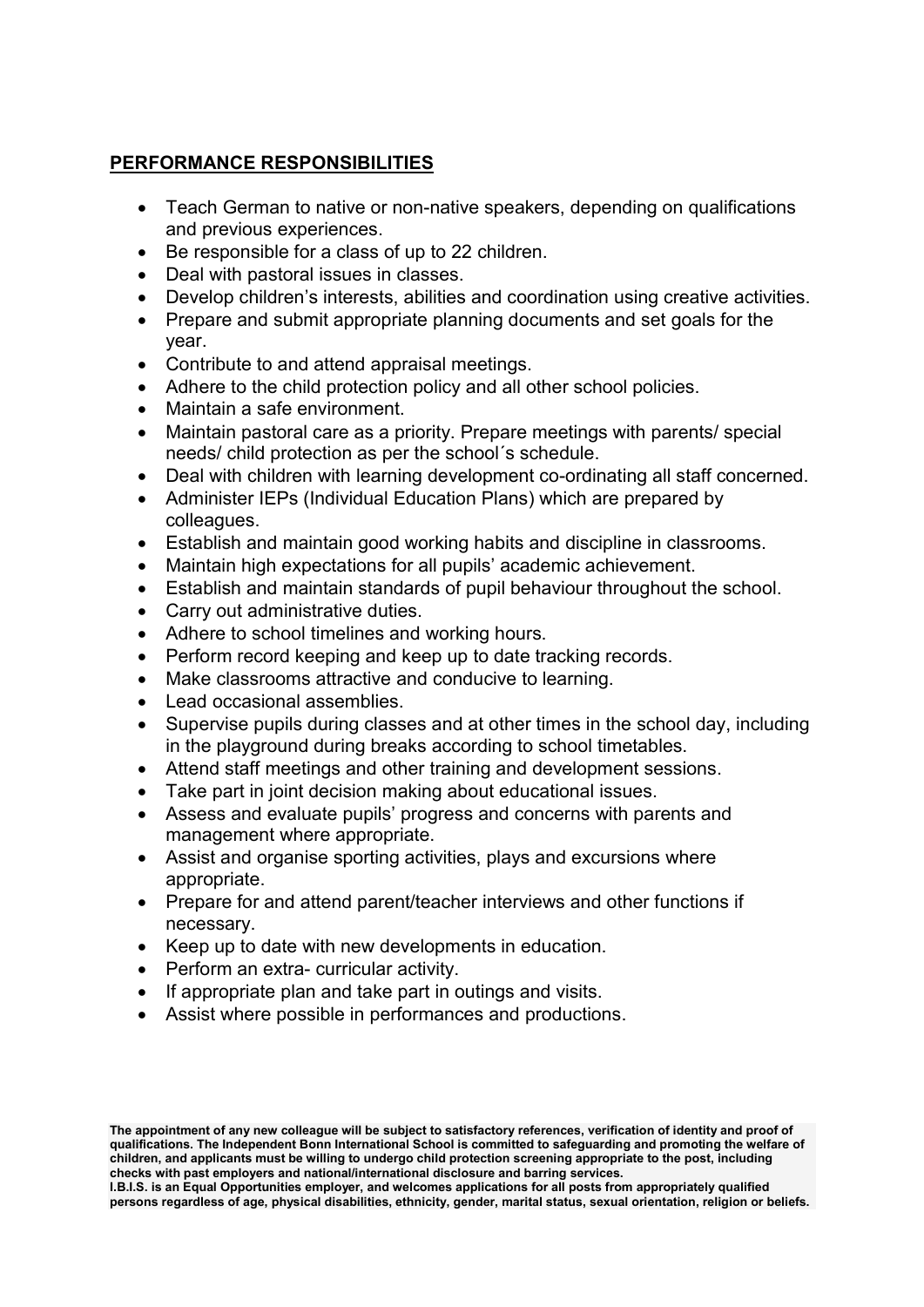# Additional information

I.B.I.S. offers teachers an opportunity to embrace their vocation and grow professionally. The school's location in the beautiful city of Bonn, Germany offers not only a high standard of living, but a range of opportunities for travel, cultural discovery and personal growth. The Rhine and its valley, with its famous vineyards, castles and outdoor activity possibilities, are just a stone´s throw away.

#### **Wellbeing**

I.B.I.S. is passionate about wellbeing, identifying and responding with sensitivity to the emotional concerns of staff, and symptoms of mental health. Referral pathways and sources of help and support are available within the school's systems where there are concerns for staff mental health and wellbeing.

#### **Contract**

First contracts are typically for one year, with a six-month probationary period. Permanent contracts can be issued following this period, based on mutual agreement between both parties. Salaries are competitive.

#### Relocation

We will provide you with guidance and support in finding housing, as well as support in making your first steps living in Germany.

#### Holiday

The school operates on a British term system, with three terms in the year. We follow, where practical, the holiday patterns of other local schools. The school has a 38 week calendar. There are holidays at Christmas and Easter, in the summer, plus one week in October, February and May for half term. There are also numerous religious and public holidays throughout the year.